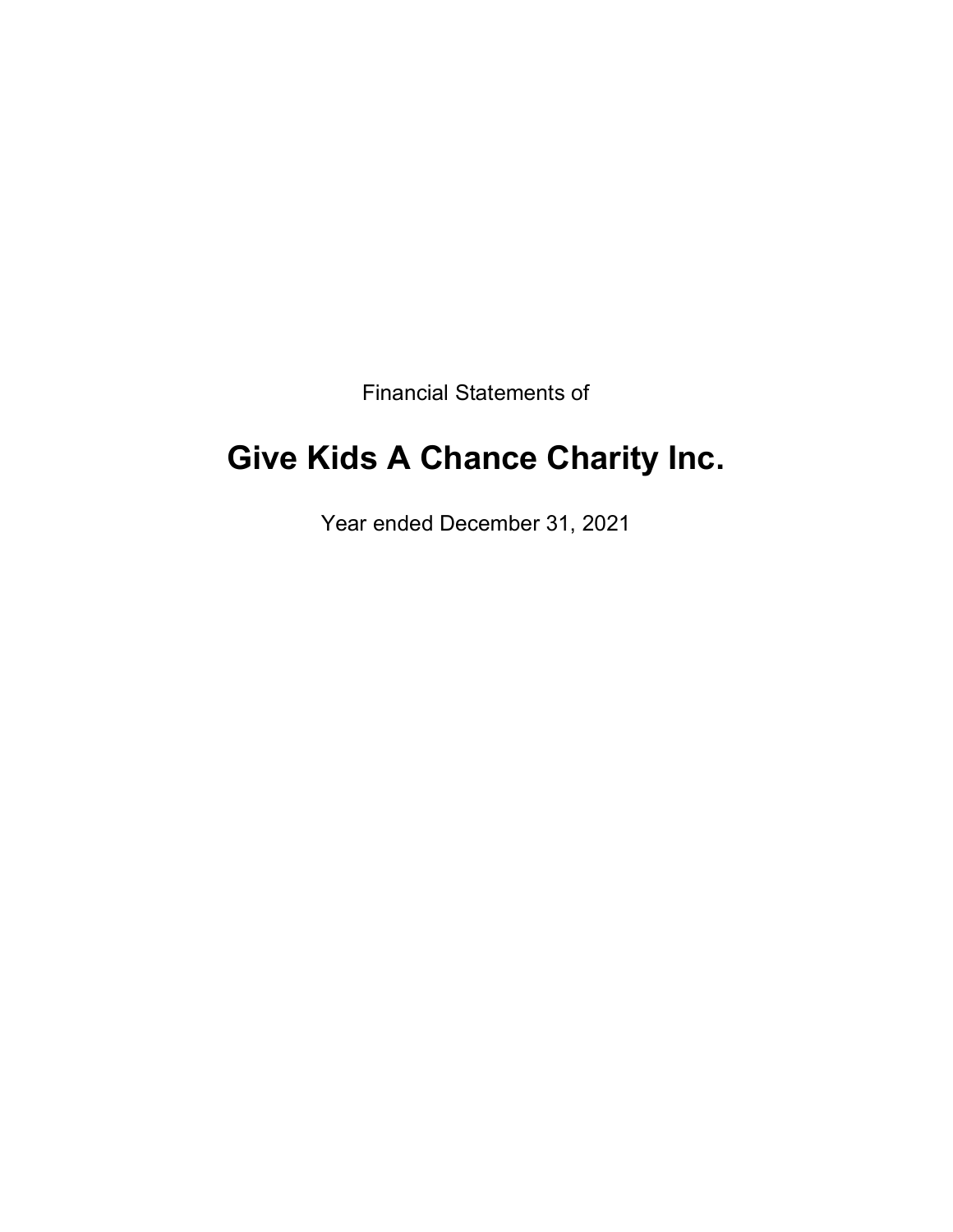## **Management's Responsibility for Financial Reporting**

Management has the responsibility for preparing the accompanying financial statements. This responsibility includes selecting appropriate accounting policies and making objective judgments and estimates in accordance with Canadian accounting standards for not-for-profit organizations.

In discharging its responsibilities for the integrity and fairness of the financial statements and for the accounting systems from which they are derived, management maintains the necessary system of internal controls designed to provide assurance that transactions are authorized, assets are safeguarded and proper records are maintained.

Ultimate responsibility for financial statements lies with the Board of Directors. An Audit Committee of Directors is appointed by the Board to review financial statements in detail with management and report to the Board of Directors prior to the approval of the financial statements for publication.

Independent auditors examine the financial statements and meet with both the Audit Committee and management to review their findings. The independent auditors' report follows. The independent auditors have full and free access to the Audit Committee to discuss their findings regarding the integrity of the Corporation's financial reporting and the adequacy of the system of internal controls.

Chief Executive Officer Chief Financial Officer

 $\alpha$  and  $\alpha$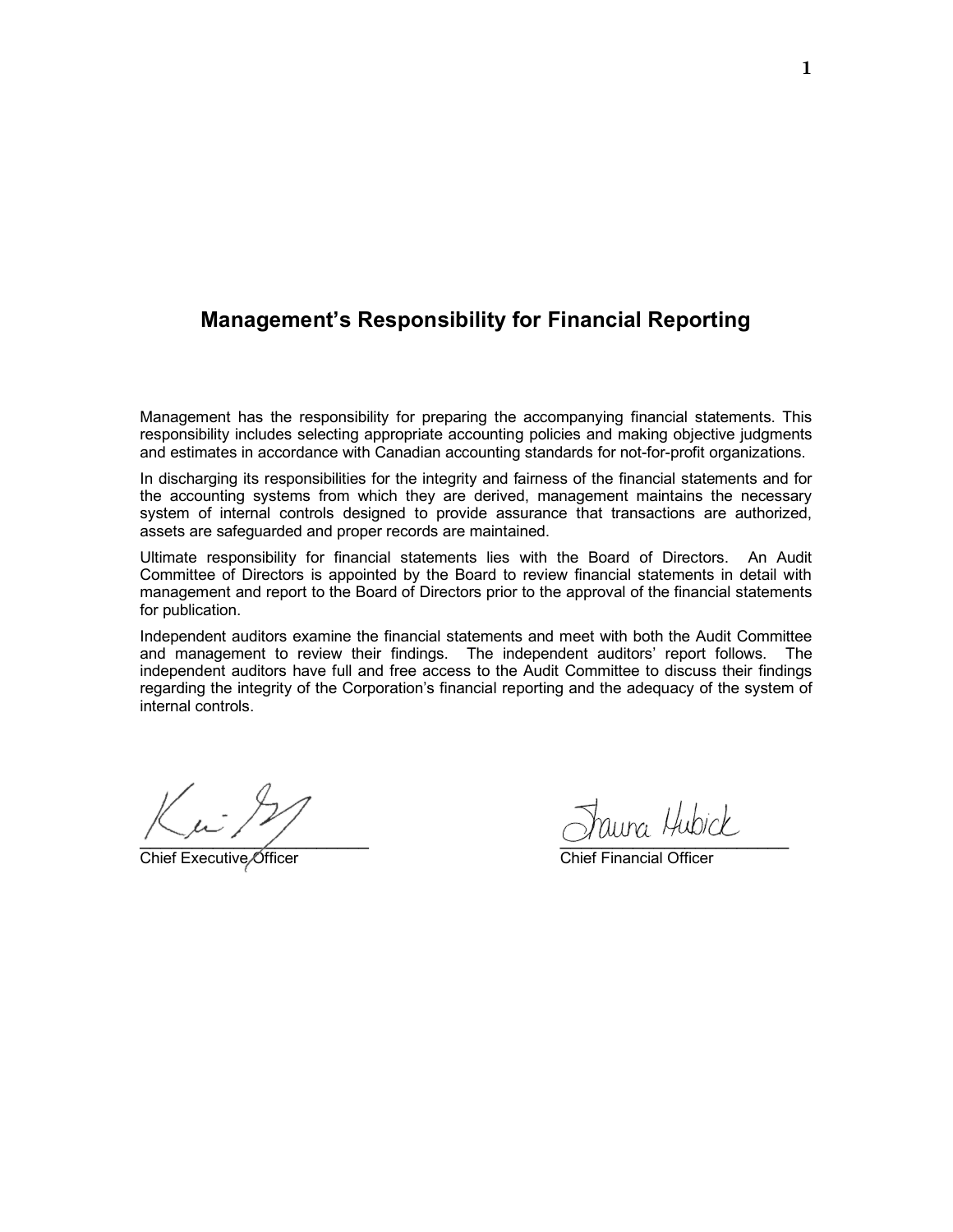

## **INDEPENDENT AUDITORS' REPORT**

## **To the Board of Directors of the Canadian Council of Provincial and Territorial Sport Federations**

#### *Qualified Opinion*

We have audited the accompanying financial statements of the **Give Kids a Chance Charity Inc.** which comprise the statement of financial position as at **December 31, 2021** and the statements of operations and net assets and cash flows for the year then ended, and a summary of significant accounting policies and other explanatory information.

In our opinion, except for the effects of the matter described in the *Basis for Qualified Opinion* section of our report, the financial statements present fairly, in all material respects, the financial position of the Give Kids a Chance Charity Inc. as at December 31, 2021 and its results of operations and its cash flows for the year then ended in accordance with Canadian accounting standards for not-for-profit organizations.

#### *Basis for Qualified Opinion*

In common with many not-for-profit organizations, the Corporation derives a portion of its revenue in the form of donations, the completeness of which is not susceptible to satisfactory audit verification. Accordingly, our verification of these revenues was limited to the amounts recorded in the records of the Corporation and we are not able to determine whether any adjustments might be necessary to revenues, assets or net assets.

We conducted our audit in accordance with Canadian generally accepted auditing standards. Our responsibilities under those standards are further described in the *Auditors' Responsibilities for the Audit of the Financial Statements* section of our report. We are independent of the Corporation in accordance with the ethical requirements that are relevant to our audit of the financial statements in Saskatchewan, and we have fulfilled our other ethical responsibilities in accordance with these requirements. We believe that the audit evidence we have obtained is sufficient and appropriate to provide a basis for our opinion.

#### *Responsibilities of Management and Those Charged with Governance for the Financial Statements*

Management is responsible for the preparation and fair presentation of the financial statements in accordance with Canadian accounting standards for not-for-profit organizations, and for such internal control as management determines is necessary to enable the preparation of financial statements that are free from material misstatement, whether due to fraud or error.

In preparing the financial statements, management is responsible for assessing the Corporation's ability to continue as a going concern, disclosing, as applicable, matters related to going concern and using the going concern basis of accounting unless management either intends to liquidate the Corporation or to cease operations, or has no realistic alternative but to do so.

Those charged with governance are responsible for overseeing the Corporation's financial reporting process.

**SASKATOON** 

Suite 200 - 157 2nd Ave North | Saskatoon, SK S7K 2A9 t. 306-653-6100 e. virtus.saskatoon@virtusgroup.ca

## REGINA

Suite 200 - 2208 Scarth Street | Regina, SK S4P 2J6 t. 306-522-6500 e. virtus.regina@virtusgroup.ca

**ESTEVAN** 1210 4th Street | Estevan, SK S4A 0W9 t. 306-634-6806 e. virtus.estevan@virtusgroup.ca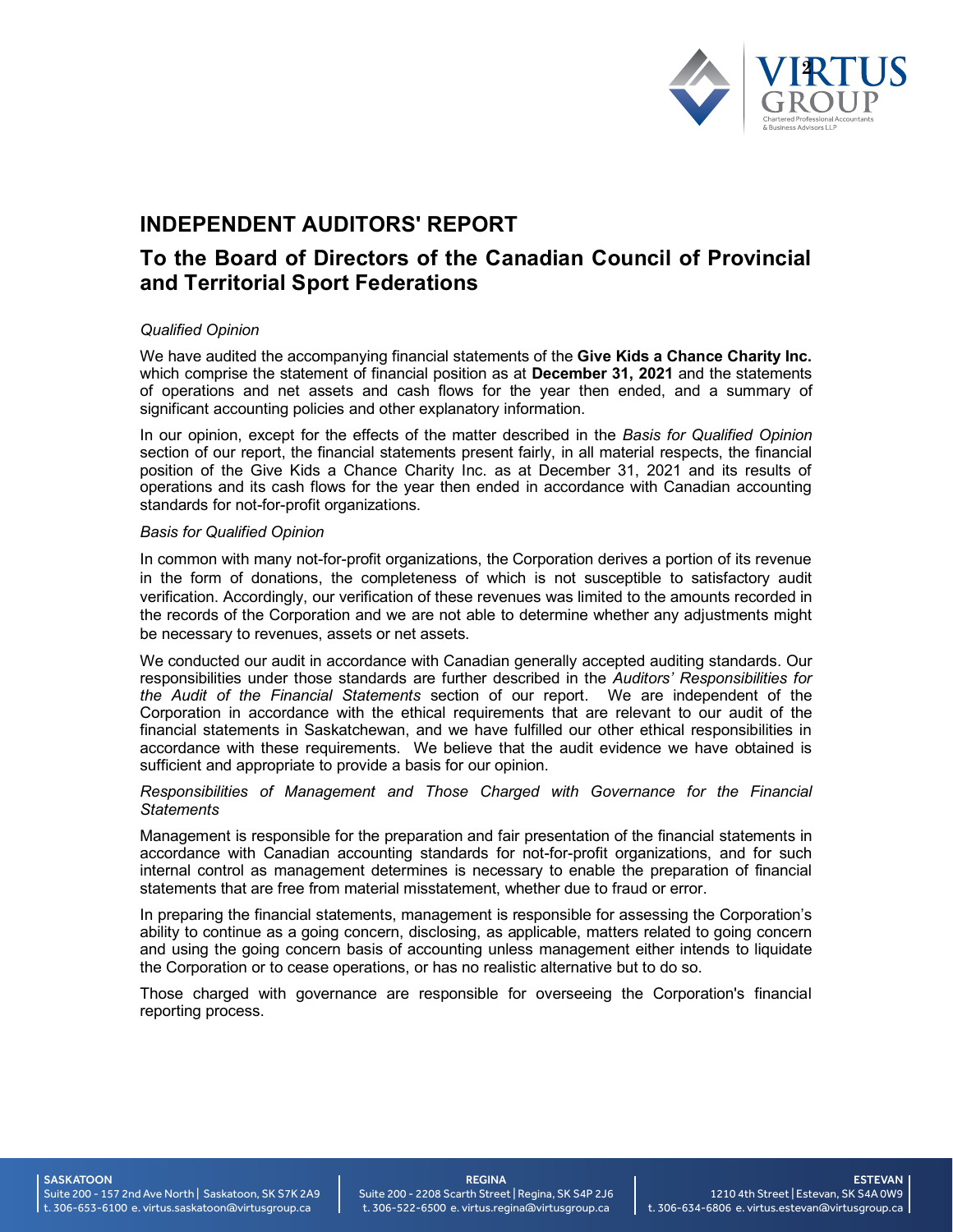## **Independent Auditors' Report – Continued**

#### *Auditors' Responsibilities for the Audit of the Financial Statements*

Our objectives are to obtain reasonable assurance about whether the financial statements as a whole are free from material misstatement, whether due to fraud or error, and to issue an auditors' report that includes our opinion. Reasonable assurance is a high level of assurance but is not a guarantee that an audit conducted in accordance with Canadian generally accepted auditing standards will always detect a material misstatement when it exists. Misstatements can arise from fraud or error and are considered material if, individually or in the aggregate, they could reasonably be expected to influence the economic decisions of users taken on the basis of these financial statements.

As part of an audit in accordance with Canadian generally accepted auditing standards, we exercise professional judgment and maintain professional skepticism throughout the audit. We also:

- · Identify and assess the risks of material misstatement of the financial statements, whether due to fraud or error, design and perform audit procedures responsive to those risks, and obtain audit evidence that is sufficient and appropriate to provide a basis for our opinion. The risk of not detecting a material misstatement resulting from fraud is higher than for one resulting from error, as fraud may involve collusion, forgery, intentional omissions, misrepresentations, or the override of internal control.
- · Obtain an understanding of internal control relevant to the audit in order to design audit procedures that are appropriate in the circumstances, but not for the purpose of expressing an opinion on the effectiveness of the Corporation's internal control.
- · Evaluate the appropriateness of accounting policies used and the reasonableness of accounting estimates and related disclosures made by management.
- · Conclude on the appropriateness of management's use of the going concern basis of accounting and, based on the audit evidence obtained, whether a material uncertainty exists related to events or conditions that may cast significant doubt on the Corporation's ability to continue as a going concern. If we conclude that a material uncertainty exists, we are required to draw attention in our auditors' report to the related disclosures in the financial statements or, if such disclosures are inadequate, to modify our opinion. Our conclusions are based on the audit evidence obtained up to the date of our auditors' report. However, future events or conditions may cause the Corporation to cease to continue as a going concern.
- · Evaluate the overall presentation, structure and content of the financial statements, including the disclosures, and whether the financial statements represent the underlying transactions and events in a manner that achieves fair presentation.

We communicate with those charged with governance regarding, among other matters, the planned scope and significant audit findings, including any significant deficiencies in internal control that we identify during our audit.

**March 17, 2022**

VIRTUS GROUP UP

Regina, Saskatchewan, Canada **Chartered Professional Accountants** 

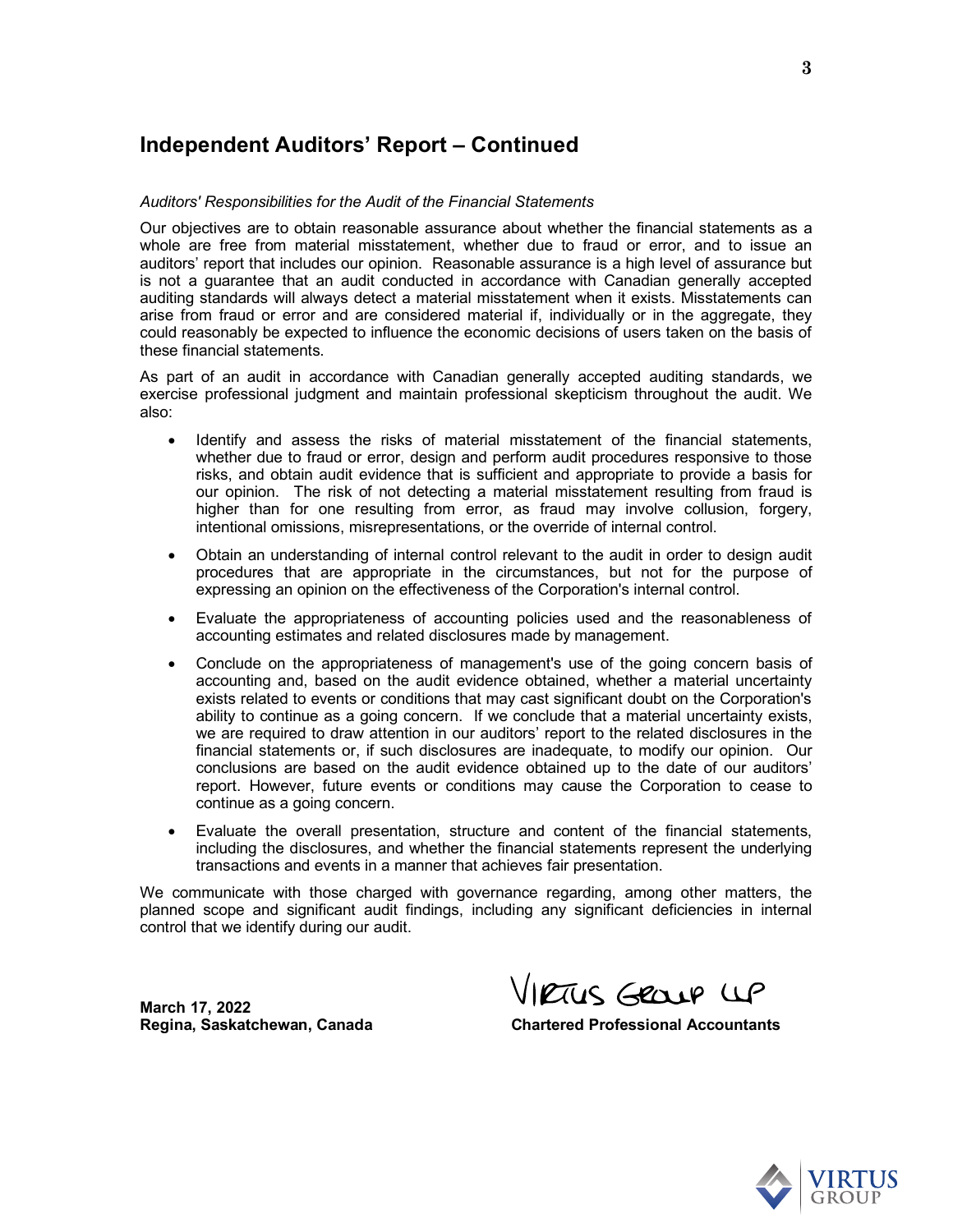### **Statement of Financial Position**

December 31, 2021 with comparative figures for 2020

|                                          | 2021            |               | 2020        |
|------------------------------------------|-----------------|---------------|-------------|
| Assets                                   |                 |               |             |
| Current assets:                          |                 |               |             |
| Cash                                     | \$<br>1,518,708 | \$            | 1,234,378   |
| Short term investments (Note 4)          | 99,876          |               | 127,396     |
| Accounts receivable                      | 12,132          |               | 14,461      |
| Inventory                                | 11,122          |               | 11,229      |
| Prepaid expenses                         | 1,893           |               | 758         |
|                                          | 1,643,731       |               | 1,388,222   |
| Long term assets:                        |                 |               |             |
| Long term investments (Note 4)           | 28,756          |               |             |
| Investment in Sport Legacy Fund (Note 4) | 5,194,819       |               | 4,940,277   |
|                                          | \$<br>6,867,306 | $\frac{1}{2}$ | 6,328,499   |
|                                          |                 |               |             |
| <b>Liabilities and Net Assets</b>        |                 |               |             |
| <b>Current liabilities:</b>              |                 |               |             |
| Accounts payable                         | \$<br>28,414    | \$            | 75,171      |
|                                          | 28,414          |               | 75,171      |
| Net assets:                              |                 |               |             |
| Restricted net assets                    | 6,771,831       |               | 6,187,777   |
| Unrestricted net assets                  | 67,061          |               | 65,551      |
|                                          | 6,838,892       |               | 6,253,328   |
|                                          | \$6,867,306     |               | \$6,328,499 |

See accompanying notes to the financial statements.

On behalf of the Board:

\_\_\_\_\_\_\_\_\_\_\_\_\_\_\_\_\_\_\_\_\_\_\_\_\_\_\_\_\_\_\_\_\_\_\_\_\_\_\_\_\_\_\_\_\_ Director  $\sigma$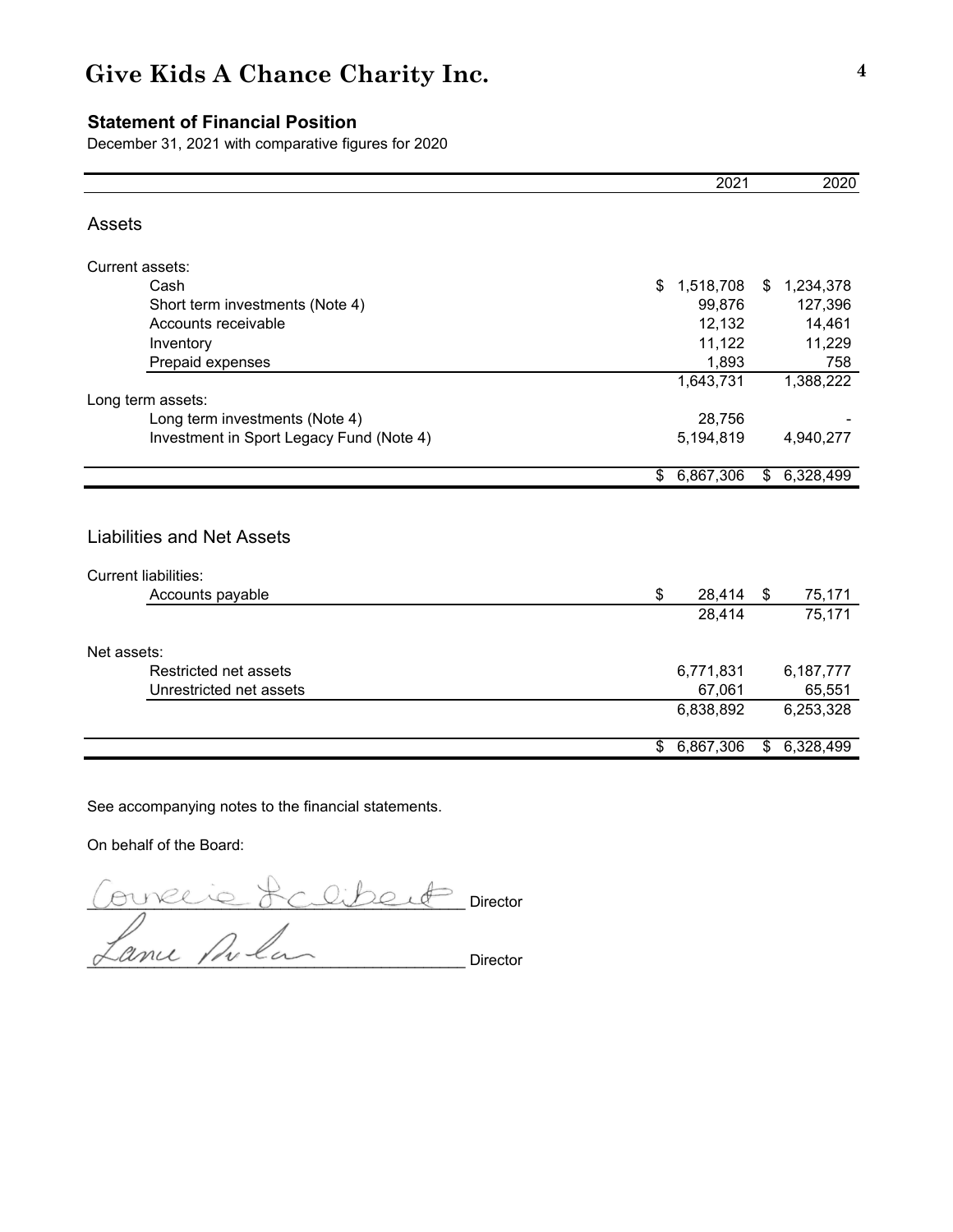### **Statement of Operations**

Year ended December 31, 2021 with comparative figures for 2020

|                                                              | 2021          | 2020          |
|--------------------------------------------------------------|---------------|---------------|
|                                                              |               |               |
| Revenue:<br>Donations (receipted)                            | \$<br>129,511 | \$<br>77,656  |
| Fundraising and unreceipted donations                        | 383,215       | 399,811       |
| Project grants                                               | 362,549       | 383,908       |
| Interest                                                     | 256,180       | 249,284       |
| Operating grants                                             | 639,217       | 607,052       |
| Sponsorship                                                  | 175,000       | 131,310       |
|                                                              | 1,945,672     | 1,849,021     |
|                                                              |               |               |
| Expenses:                                                    |               |               |
| Administration expenses:                                     |               |               |
| Bank and credit card fees                                    | 4,251         | 1,065         |
| <b>GST</b> expense                                           | 2,203         | 1,176         |
| Insurance                                                    | 7,174         | 6,205         |
| Marketing                                                    | 29,273        | 17,765        |
| National affiliation fees KidSport                           | 1,000         | 1,000         |
| Office and committee expenses                                | 16,570        | 16,042        |
| Postage                                                      | 4,629         | 3,343         |
| Printing                                                     | 4,310         | 2,631         |
| Professional fees                                            | 5,883         | 5,671         |
| <b>Regional Meetings</b>                                     | 520           | 3,371         |
| Salaries and benefits                                        | 242,148       | 235,029       |
| Travel                                                       | 3,948         | 3,236         |
| <b>Volunteer Recognition</b>                                 | 255           | 304           |
|                                                              | 322,164       | 296,838       |
| Program expenses:                                            |               |               |
| Dream Brokers program                                        | 190,000       | 195,003       |
| Jumpstart Afterschool Program                                |               | 17,891        |
| KidSport grants distributed                                  | 769,990       | 656,050       |
| Northern Community and School Recreation Coordinator Program |               | 52,124        |
|                                                              | 959,990       | 921,068       |
| Fundraising expenses:                                        |               |               |
| Projects                                                     | 77,721        | 12,241        |
| Travel                                                       | 233           |               |
|                                                              | 77,954        | 12,241        |
|                                                              | 1,360,108     | 1,230,147     |
| <b>Total Expenses</b>                                        |               |               |
| Excess of revenue over expenses                              | \$<br>585,564 | \$<br>618,874 |

See accompanying notes to the financial statements.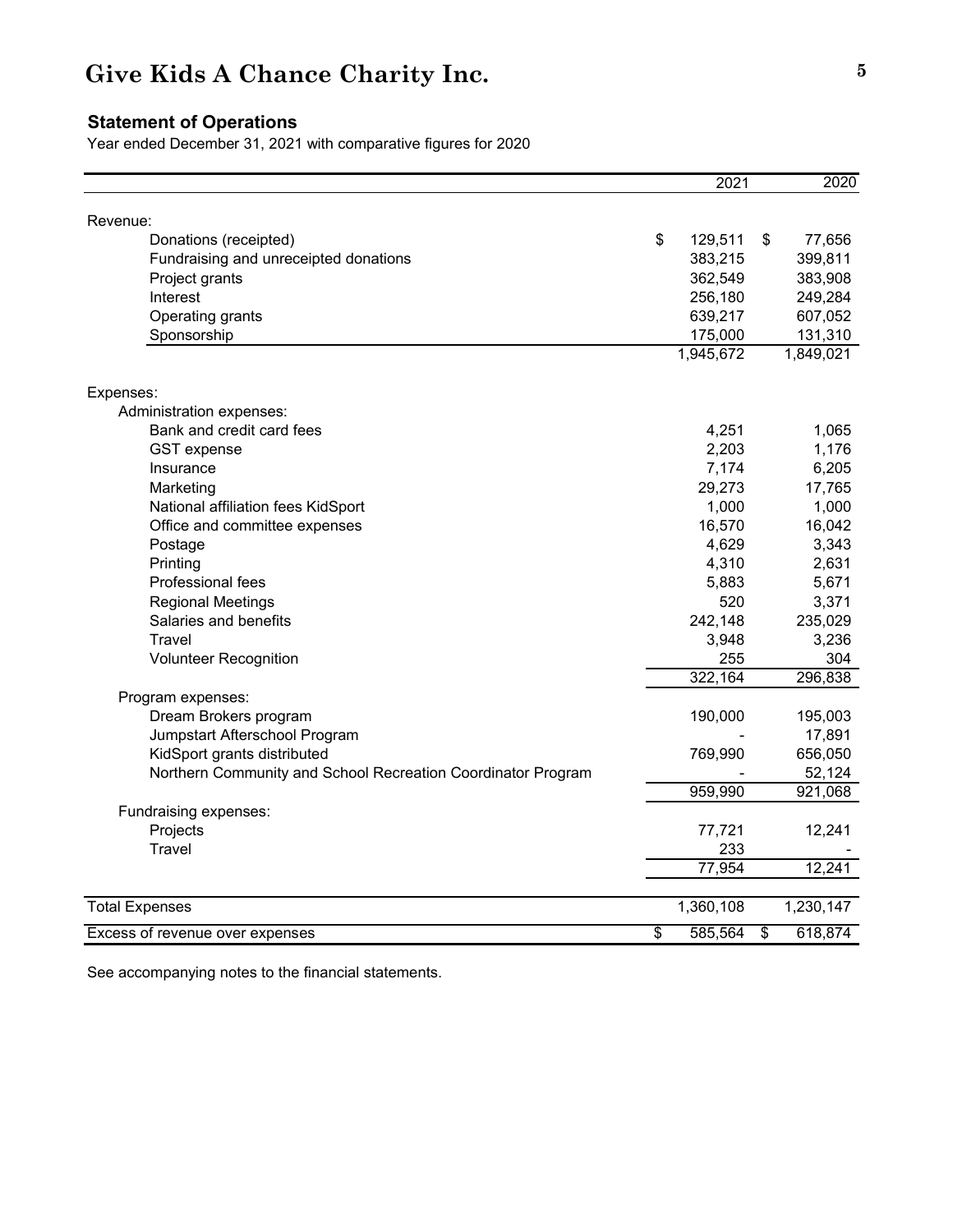### **Statement of Changes in Net Assets**

Year ended December 31, 2021 with comparative figures for 2020

|                                 | KidSport        | Unrestricted | 2021           | 2020         |
|---------------------------------|-----------------|--------------|----------------|--------------|
| Net assets, beginning of year   | $$6,187,777$ \; | 65.551       | \$ 6,253,328   | \$ 5.634.454 |
| Excess of revenue over expenses | 584,054         | 1.510        | 585.564        | 618.874      |
| Net assets, end of year         | \$ 6,771,831    | 67.061       | 6,838,892<br>S | \$ 6,253,328 |

### **Statement of Cash Flows**

Year ended December 31, 2021 with comparative figures for 2020

|                                               | 2021            |    | 2020       |
|-----------------------------------------------|-----------------|----|------------|
| Cash provided by (used in):                   |                 |    |            |
| Operating activities:                         |                 |    |            |
| Excess of revenue over expenses for the year  | \$<br>585,564   | S. | 618,874    |
| Items not affected by cash:                   |                 |    |            |
| Net change in non-cash working capital items: |                 |    |            |
| Accounts receivable                           | 2,329           |    | (4,396)    |
| Inventory                                     | 107             |    | (2,004)    |
| Prepaid expenses                              | (1, 135)        |    | (280)      |
| Accounts payable                              | (46, 757)       |    | 28,842     |
| Deferred grant revenue                        |                 |    | (10,000)   |
|                                               | 540,108         |    | 631,036    |
| Investing activities:                         |                 |    |            |
| Short term investment purchases               | (99, 876)       |    | (127, 396) |
| Short term investment redemptions             | 127,396         |    | 99,621     |
| Long term investment purchases                | (283, 298)      |    | (147, 108) |
| Long term investment redemptions              |                 |    | 27,083     |
|                                               | (255, 778)      |    | (147, 800) |
| Increase in cash during the year              | 284,330         |    | 483,236    |
|                                               |                 |    |            |
| Cash, beginning of year                       | 1,234,378       |    | 751,142    |
| Cash, end of year                             | \$<br>1,518,708 | \$ | 1,234,378  |

See accompanying notes to the financial statements.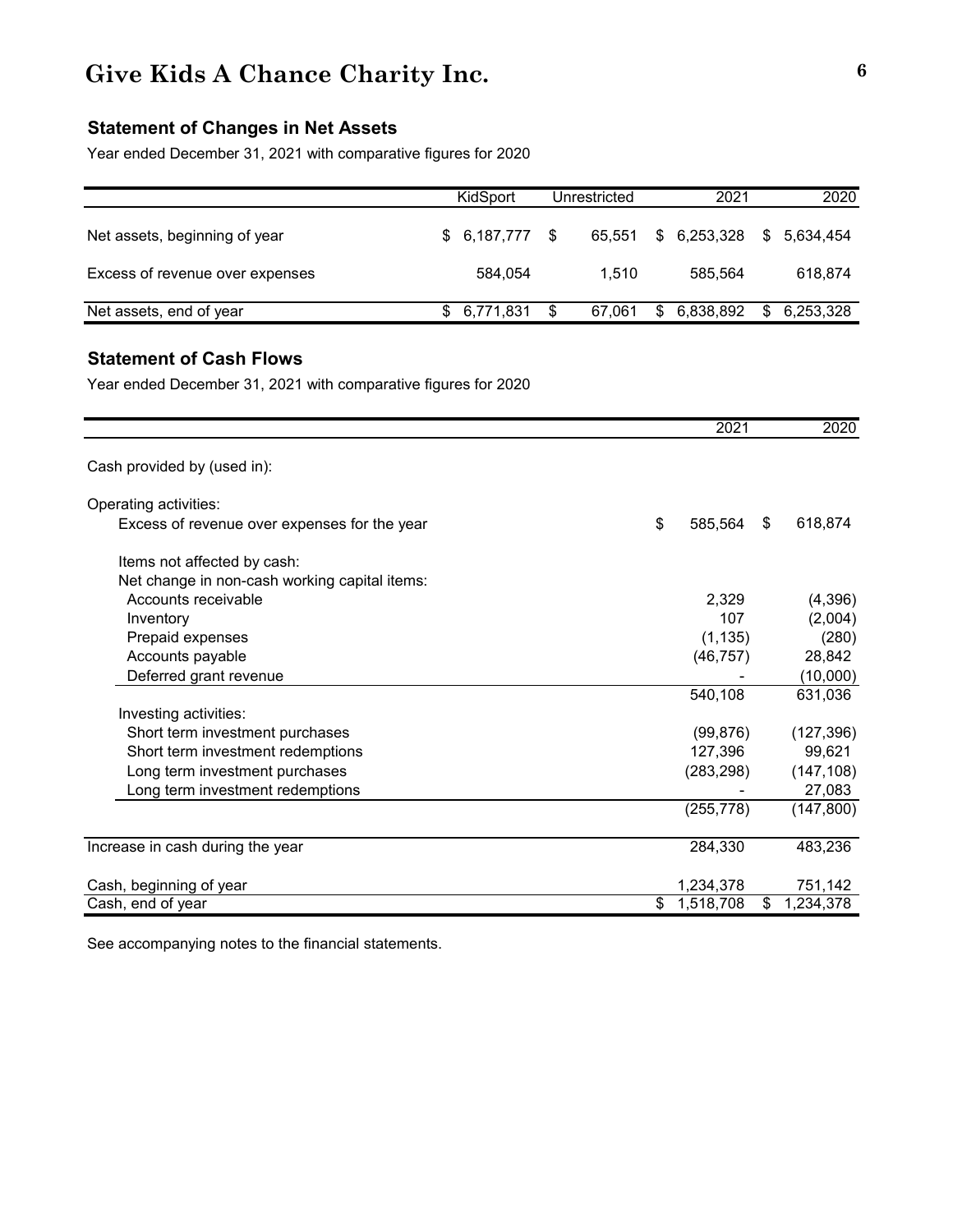#### **Notes to the Financial Statements**

December 31, 2021 with comparative figures for 2020

#### 1. Nature of Operations

Sask Sport Inc. has incorporated Give Kids A Chance Charity Inc. (The Corporation), a volunteer non-profit corporation with charitable status as a private foundation, in order to operate its charitable programs.

2. Summary of Significant Accounting Policies

#### *Restricted net assets:*

The Corporation has internally restricted the net assets for the KidSport program. These funds are for the exclusive use of this program.

#### *Income taxes:*

The Corporation is incorporated under the *Non-profit Corporations Act of Saskatchewan.* Under present legislation no income taxes are payable on reported income of the Corporation.

#### *Revenue recognition:*

The Corporation follows the deferral method of accounting for contributions. Restricted contributions are recognized as revenue in the year in which the related expenses are incurred. Unrestricted contributions are recognized as revenue when received or receivable if the amount to be received can be reasonably estimated and collection is reasonably assured.

#### *Inventory:*

Inventory is valued at the lower of cost and net realizable value. Cost is determined using the specific identification method.

#### *Use of estimates:*

The preparation of financial statements in conformity with Canadian generally accepted accounting principles for not-for-profit organizations requires management to make estimates and assumptions that affect the reported amounts of assets and liabilities and disclosure of contingent assets and liabilities at the date of the financial statements, and the reported amounts of revenues and expenses during the reporting period. Accounts receivable are stated after evaluation of their collectibiity and appropriate allowance for doubtful accounts is provided where considered necessary. Actual results could differ from those estimates. Estimates and assumptions are reviewed periodically and, as adjustments become necessary they are reported in earnings in the periods in which they become known.

#### *Financial instruments - recognition and measurement:*

Financial assets and financial liabilities are recorded on the statement of financial position when the Corporation becomes a party to the contractual provisions of the financial instrument. All financial instruments are required to be recognized at fair value upon initial recognition, except for certain related party transactions. Measurement in the subsequent periods of equity instruments is at fair value. All other financial assets and financial liabilities are subsequently measured at amortized cost adjusted by transaction costs, which are amortized over the expected life of the instrument.

Fair value is an amount at which a financial instrument could be exchanged at arm's length between willing, unrelated parties in an open market. Changes in fair value of financial assets and financial liabilities measured at fair value are recognized in excess of revenues over expenses. When there is an indication of impairment the carrying amount of financial assets measured at amortized cost may be reduced. Such impairments can be subsequently reversed if the value improves.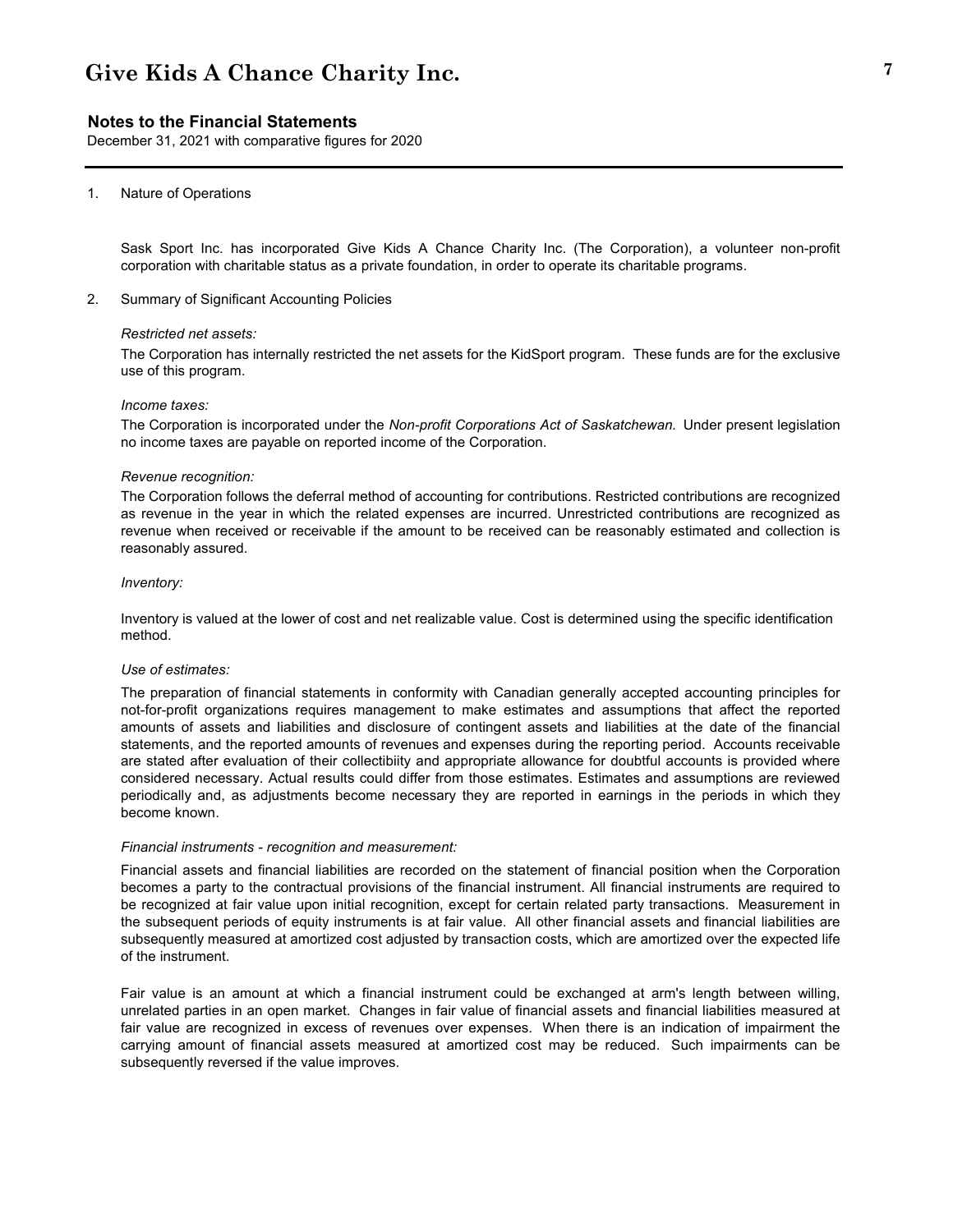#### **Notes to the Financial Statements**

December 31, 2021 with comparative figures for 2020

#### 3. Inventory

Inventory consists entirely of promotional materials.

#### 4. Investments

| Short term investments consist of:                                |       | 2021         | 2020            |
|-------------------------------------------------------------------|-------|--------------|-----------------|
| Royal Bank Cashable GIC due March 22, 2021                        | 0.50% |              | 21.377          |
| Royal Bank Cashable GIC due March 29, 2021                        | 0.50% |              | 75,000          |
| Royal Bank Cashable GIC due June 13, 2021                         | 0.50% |              | 3.366           |
| Unity Credit Union Harvest Premium Term due October 16, 2021      | 4.00% |              | 27.653          |
| Royal Bank Cashable GIC due March 22, 2022                        | 0.10% | 21.484       |                 |
| Royal Bank Cashable GIC due March 29, 2022                        | 0.10% | 75.000       |                 |
| Royal Bank Cashable GIC due June 13, 2022                         | 0.10% | 3.392        |                 |
|                                                                   |       | \$<br>99,876 | \$<br>127,396   |
|                                                                   |       |              |                 |
| Long term investments consist of:                                 |       | 2021         | 2020            |
| Unity Credit Union Harvest Term Deposit #002 due October 16, 2026 | 0.65% | 28,756       |                 |
|                                                                   |       | 28,756       | \$              |
|                                                                   |       |              |                 |
|                                                                   |       | 2021         | 2020            |
| Sport Legacy Fund                                                 |       | \$5.194.819  | \$<br>4.940.277 |

The Sport Legacy Fund is a fundraising program established by the National Sport Trust Fund - Saskatchewan Division for future sustainability of sport programs in Saskatchewan. The Fund is segregrated by participating organization. The Fund offers 5% annual growth on fund balances and organizations that contribute are required to leave the original amount of contributions in the Legacy Fund for a minimum of 5 years in order to qualify. A draw down of the funds is made by application and subject to the approval of the National Sport Trust Fund - Saskatchewan Division.

#### 5. Related Party Transactions

In 2021, the Corporation received \$683,176 (2020 - \$658,268) in grants from Sask Sport Inc.

These transactions are in the normal course of operations and are recorded at the exchange amount, which is the amount of consideration established and agreed to by the related parties.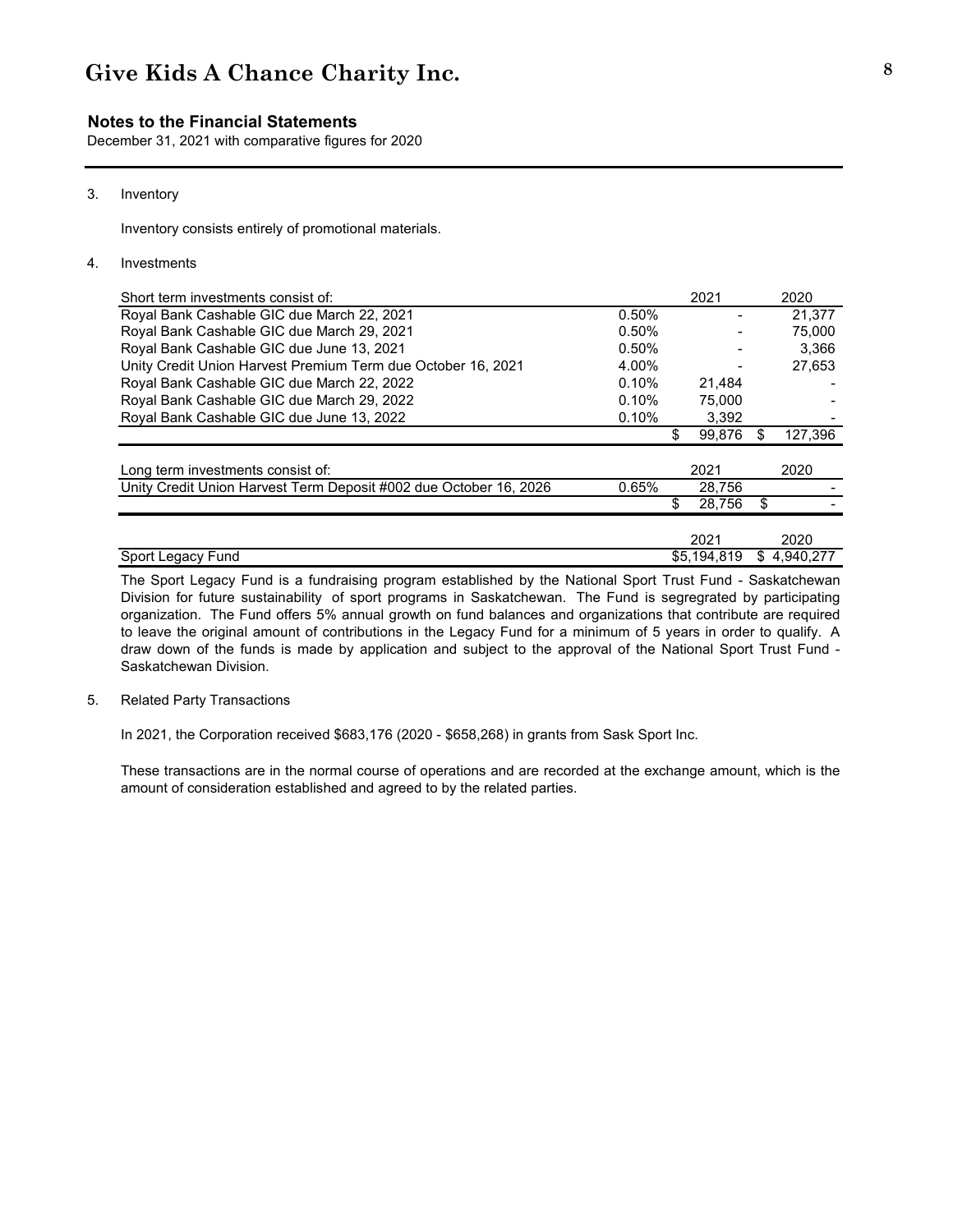#### **Notes to the Financial Statements**

December 31, 2021 with comparative figures for 2020

6. Financial Instruments and Risks

*Fair Value:*

The recorded value of short term investments, accounts receivable and payable approximate fair value.

*Credit and interest rate risk:*

The Corporation is not subject to significant credit or interest rate risk.

7. Economic Dependence

Give Kids A Chance Charity Inc. currently receives significant revenue in grants from Sask Sport Inc. and is therefore dependent upon the continuance of these grants to maintain operations at their current level.

8. In Kind Transactions

In 2021, \$2,639 (2020 - \$3,211) of in-kind revenue was recorded as revenue from a stock donation that was converted to cash.

9. Project Grants

In 2021, Give Kids A Chance Charity Inc received \$190,000 (2020 - \$190,000) from the Community Initiatives Fund for the Dream Broker program.

10. Significant Event

On March 11, 2020, the World Health Organization declared a global pandemic for the COVID-19 virus. The Corporation is following health advisories and mandatory requirements from local, provincial and national health and government organizations. The future impact of the pandemic on the Corporation's operations and finances, if any, is unknown at this time.